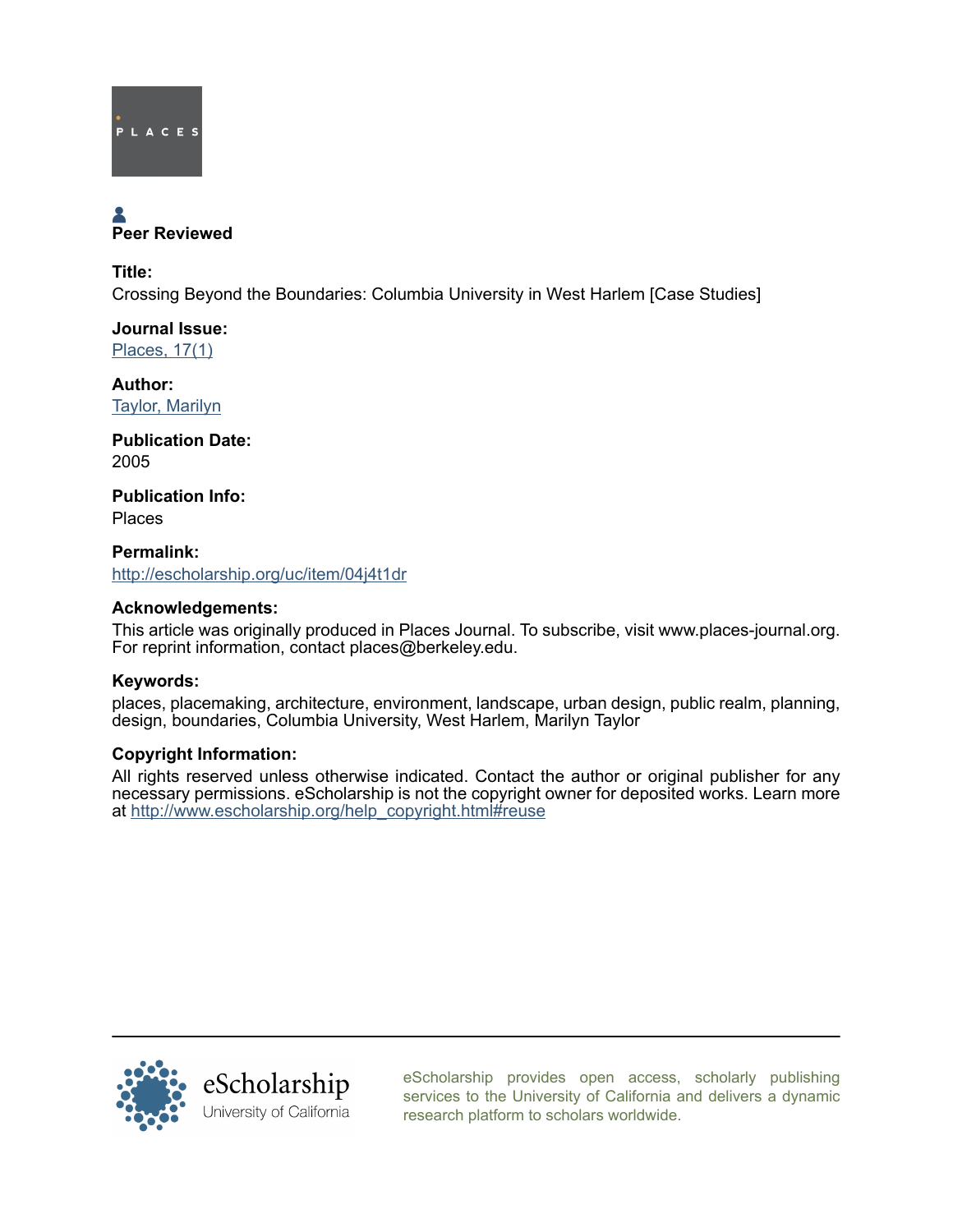## **Crossing Beyond the Boundaries: Columbia University in West Harlem**

## **Marilyn Taylor**

Situated on New York's Upper West Side, Columbia University in the City of New York has long been one of America's most urban universities. Yet, like virtually all such major institutions, Columbia today has a tremendous need for space, particularly to serve growing needs for interdisciplinary academic and research initiatives including science, engineering and technology.

Development of such buildings is bringing nearly all urban universities into contested neighborhood settings. However, rather than approach this need incrementally, ad hoc, Columbia's leaders have chosen to propose a plan to be implemented over three or more decades, with commitment to distinctive urban form and active public engagement.

#### **A Bypassed Neighborhood**

Here is a picture of the West Harlem area into which Columbia plans to invest.

As the Upper West Side of Manhattan extends north from 59th Street, its topography rises dramatically from riverfront edge to a series of highlands whose names we know as the major neighborhoods of this part of the city: Morningside Heights, Hamilton Heights, Sugar Hill, Washington Heights. But between Morningside Heights and Hamilton Heights, the ground plane dips to the level of the river, and 125th Street cuts diagonally across the city grid to follow the valley to the river's edge. This accident of topography created one of the city's most interesting, yet



The implementation of this plan entails the rezoning of 35 acres currently zoned for manufacturing, of which some 17 acres are intended for Columbia's future use. These sites are located on contiguous blocks between Broadway and 12th Avenue, from 125th to 133rd Street, as well as on three blocks east of Broadway.

Today, the area includes industrial buildings, many of which are underutilized and obsolete, and a small residential population (there are approximately 140 apartments in the area, of which half are now vacant). Over time, Columbia envisions that it will acquire, reuse, and recombine sites and buildings in this 17-acre area. These sites offer an opportunity, rare in New York, to create footprints for the broad range of facilities Columbia already needs.

**Above:** Section east to west through proposed Columbia Manhattanville campus. Riverside Drive passes on a viaduct to the west, the IRT tracks to the east. Drawing courtesy of Skidmore, Owings & Merrill with Renzo Piano Building Workshop. **Opposite:** Plan of the proposed new Manhattanville campus. 125th Street would cut diagonally across its lower edge. Broadway would separate it from existing public housing (winged buildings) to the east (right). Drawing courtesy of Skidmore, Owings & Merrill, with Renzo Piano Building Workshop.

generally unknown, neighborhoods: Manhattanville.

Manhattanville began as a precolonial village, home to both Patriot and Tory families, serving hillside farms. Over time it became a stagecoach stop, with connections to lower Manhattan, and then, given the abundant water supply and river connections, it began to attract various industries to serve the growing city.

In the first decade of the twentieth century, Manhattanville was also the site of two significant public works that were both to link it more firmly to the region, while simultaneously beginning the process of "passing it by." One was the IRT subway, which was built below-grade, along Broadway. At Manhattanville, however, the IRT was designed to emerge from its tunnels onto an elevated structure some twelve blocks long, keeping the trains at level grade while spanning the valley. To the west, Riverside Drive followed suit, riding above gracious bolted metal arches and tying together the Olmstedian landscapes of riverside parkland being created to the south and north. Manhattanville's main industries — milk processing, stables, and increasingly automobile assembly, service, and storage — were now located "between the viaducts."

In the second half of the twentieth century, Manhat-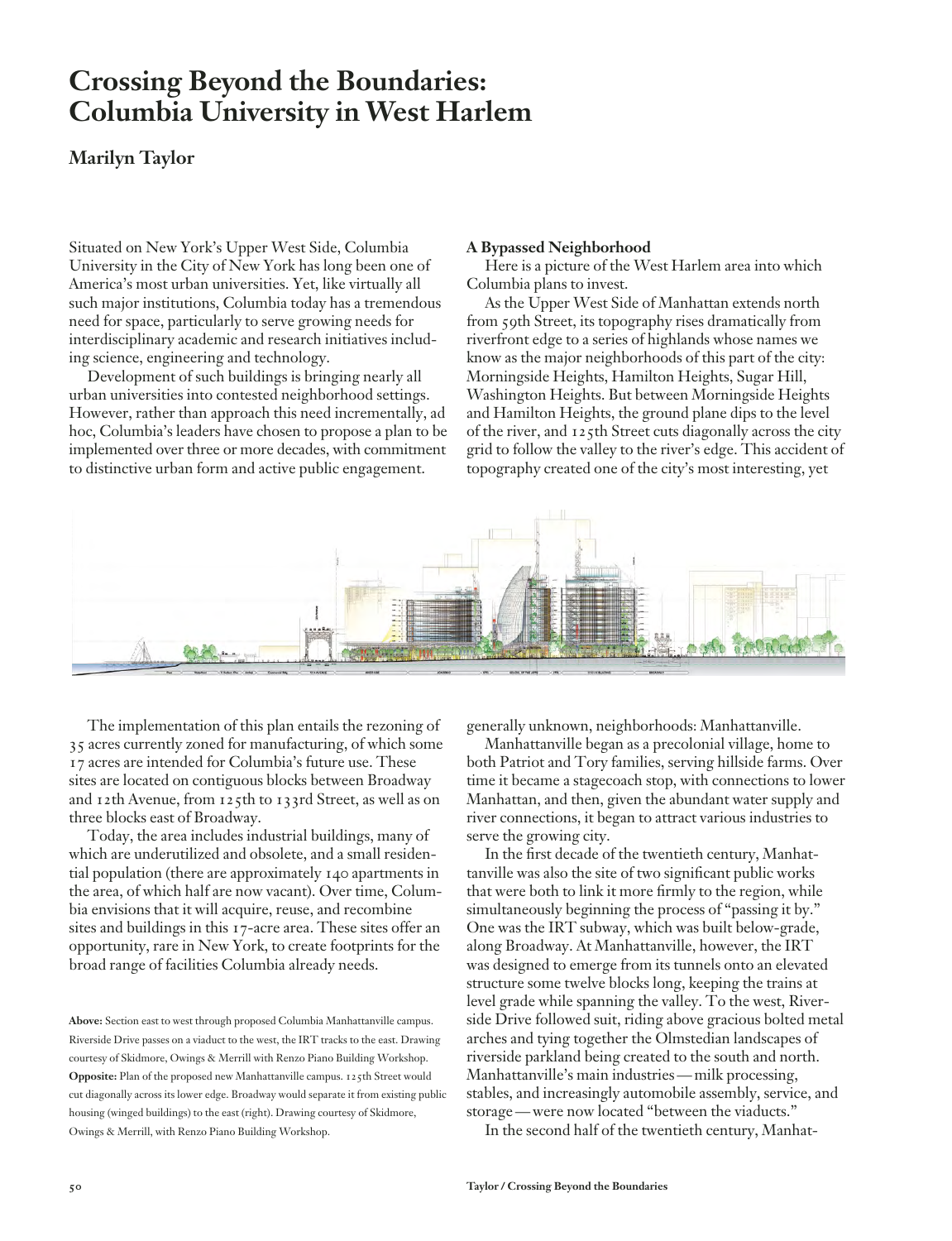#### Case Study



tanville became the location for a number of initiatives that served the critical need for both public and private housing. To the east in the 1950s, Manhattanville Houses, Grant Houses, and Morningside Gardens were built by a combination of public agencies. These were superblocks that in the fashion of the times created generous open space while overwriting the scale and connectivity of the grid. Construction of the massive Riverside Park Community Gardens on 133rd Street in 1976 added another superblock to the neighborhood. Meanwhile, industries languished, a bus maintenance depot and utility services replaced them, and jobs fled the leftover area between the viaducts.

As these changes were taking place, Columbia's main campus, located immediately to the south on Morningside Heights, continued to grow. As it sought additional land for student and faculty residences, it moved closer to the area in 1964, when it built an apartment complex for faculty just south of 125th Street. But it anchored this acquisition in the uplands to the south by providing it with a Riverside Drive address and only a back door on 125th Street. Today, however, Columbia proposes a major investment into this area as a means of regenerating this neighborhood for a 21st century future.

To a certain extent this view is supported by its neighbors, who have initiated plans to reclaim the waterfront as parkland and to create a mixed-use district in this area. Among the issues are economic ones: will Columbia offer — and deliver — much-needed jobs and economic activity in return for the opportunity to invest and become an important presence in Manhattanville?

#### **Campus** *and* **Not Campus**

Renzo Piano of the Renzo Piano Building Workshop and Marilyn Taylor of Skidmore, Owings & Merrill LLP are together leading the urban design and planning work for Columbia. Our collaboration, still in preliminary stages, is intended to create a place of transparency, porosity, and urbanity. Of these, the principal quality we imagine is urbanity: a place that promotes interaction, among communities of the university, neighborhood and city. In future years, the major advances and breakthroughs in higher education and research will likely occur in the intersection of disciplines, of ways of thinking. Achieving positive relationships with communities also requires understanding the intersections of their goals and the opportunities to meet them.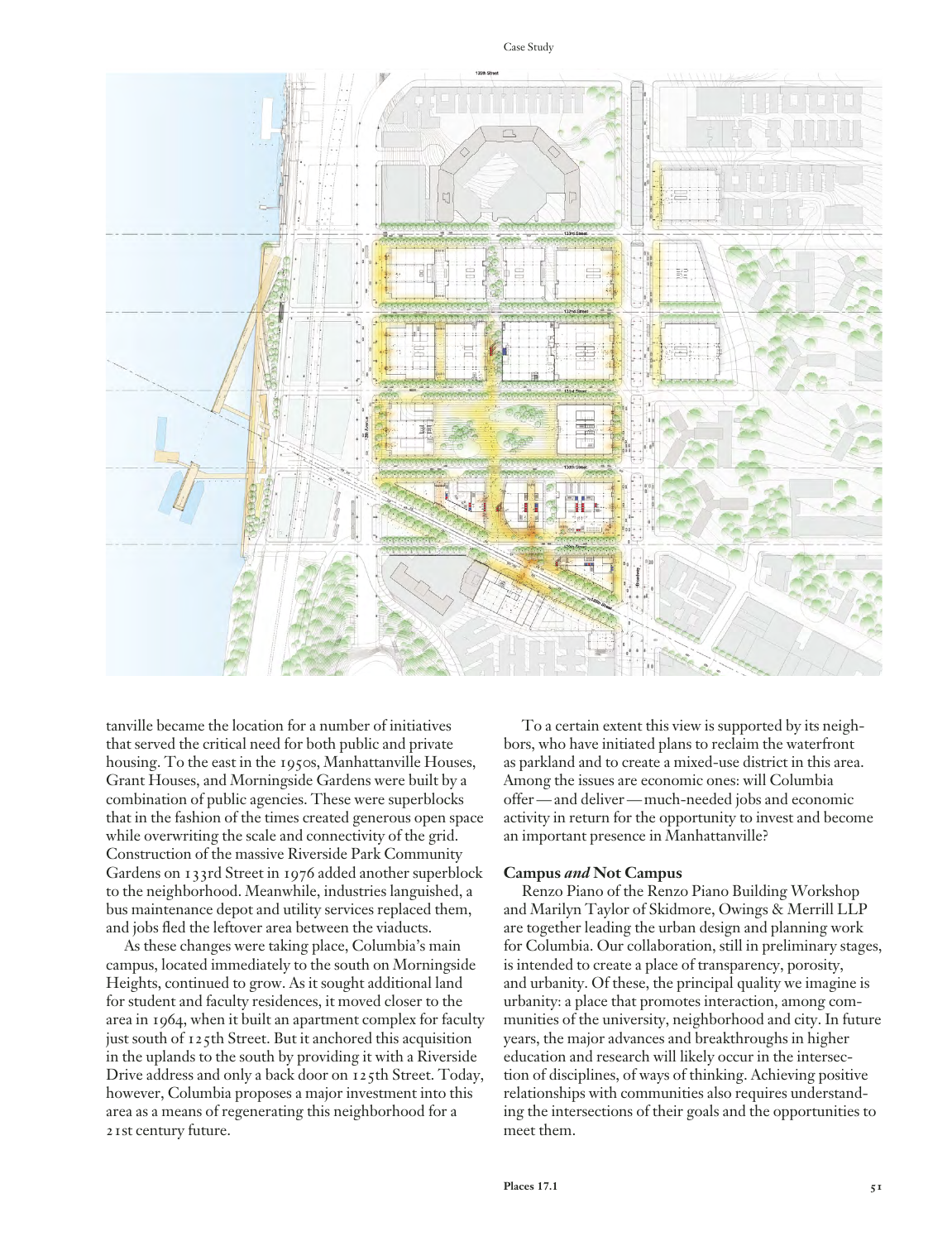

This twenty-first-century urbanity is in direct contrast to the twentieth-century version that created the character and "gravitas" of the Morningside campus. The introspection and formality of this classic space created a magnificent presence. But it was one conceived as fundamentally separate from the surrounding city. In Manhattanville, we envision the energy of the city and academy flowing together.

We hope this will create a place that is simultaneously "campus" and "not campus."

We envision a connective network of accessible open spaces, including a central "square," several smaller piazzas, and a continuous north-south passage breaking down the 800-ft. dimension of New York's West Side blocks. Columbia will retain legal ownership of these spaces, but in keeping with the larger vision for the area, their quality and success will be measured by the sense of invitation they offer and the mix of people who will enjoy them.

Another, more functional but essential aspect of the plan will be an extensive and contiguous basement area that Columbia will own. One might think of this multistory

Rendering, looking northwest, of 125th Street as it would cut through the site. Drawing courtesy of Skidmore, Owings & Merrill with Renzo Piano Building Workshop.

below-grade space, extending beneath three cross-town streets, as a "factory" that will support the academic and research activities above. Among other things, it might accommodate an energy center, support services for the sciences, central loading and distribution, athletic facilities, and parking. Locating these uses below-grade instead of above, and combining them instead of distributing them, will enhance the quality of the public realm and the efficiency of university operations. It will also leave above-ground spaces for the development of an enlivened public realm.

While the above aspects of the plan recall a more traditional campus setting, other aspects will be deliberately "not campus." For example, we envision a broad mix of uses in buildings of different size and articulation, each with a highly transparent and porous ground floor. The floors closest to the street would thus become an "urban layer," where most activities would not be university related, but rather neighborhood-serving shops, cafes, restaurants, bookstores, exhibit and meeting areas, and perhaps theaters and performance spaces as well.

Another "not-campus" element will be the fully public nature of all streets crossing the site. During the decades